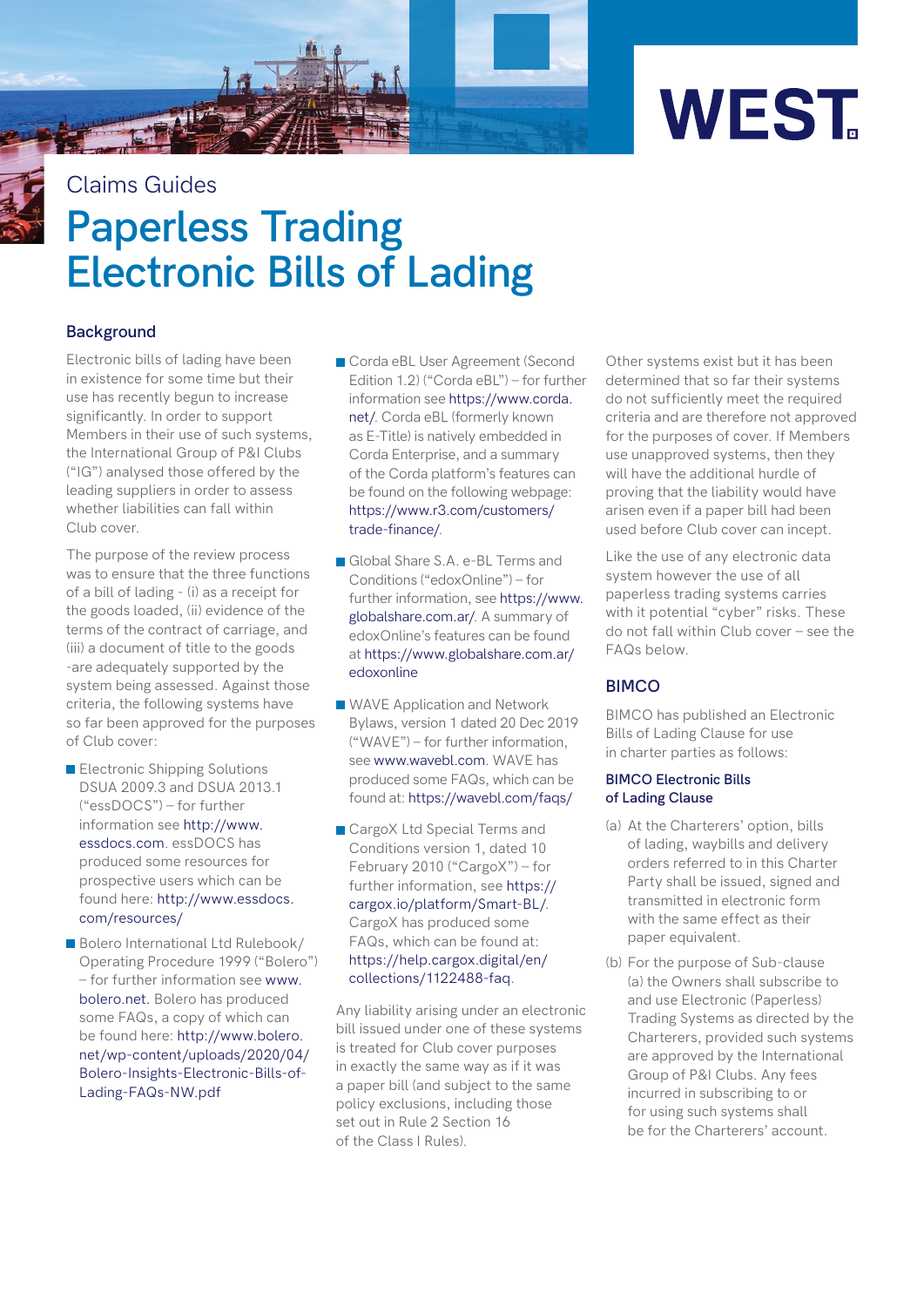

(c) The Charterers agree to hold the Owners harmless in respect of any additional liability arising from the use of the systems referred to in Sub-clause (b), to the extent that such liability does not arise from Owners' negligence.

Further details are available via the [BIMCO website: https://www.bimco.](https://www.bimco.org/en.aspx) org/en.aspx

# **Frequently Asked Questions ("FAQs")**

The IG has issued a set of Frequently Asked Questions regarding its position on the use of electronic bills of lading and their impact on P & I cover with a view to assisting Members with their queries on the subject.

**1. What is the position of the P&I Clubs within the International Group with regard to paperless trading?** 

The position is set out in the Club's Notice to Members No.16 2019/2020 titled Electronic (Paperless) Trading - Approval of CargoX (the "Notice") which incorporates the latest IG Circular on the topic.

In considering the use of a trading system that features electronic bills of lading, the Clubs wish to ensure that such a system ensures performance of the three functions of a bill of lading which customarily underpin P&I cover, namely: as a receipt, as a document of title, and as a contract of carriage which incorporates the Hague or Hague-Visby Rules.

- **2. In the light of this circular, do I have P&I cover in general for liabilities arising under any electronic bills of lading?**
- (a) Yes, cover is available for P&I liabilities arising under any Electronic bills of lading to the extent these liabilities would also have arisen under paper bills of lading.

(b) To the extent these liabilities would have arisen because an electronic bill of lading has been used instead of a paper bill of lading, cover is discretionary unless the electronic trading system has been approved by the International Group.

#### **3. Have any systems been approved by the Club/ International Group?**

The six systems approved are those set out in the circular:

- (a) essDOCS
- (b) Bolero
- (c) Corda eBL
- (d) edoxOnline
- (e)  $WAVF$
- (f) CargoX.

It is always advisable to check that the system preferred bears the correct designation and is the approved version.

A further electronic system Members may encounter in the Brazilian cabotage trade is CT-e/DANFE.

The CT-e document is a fiscal note, while the accompanying DANFE document contains the terms of the contract of carriage, which are mandatorily subject to Brazilian law. CT-e/DANFE contracts are traded through an electronic platform (though both documents can be printed). However, in contrast to the systems described above, CT-e/DANFE contracts of carriage are non-negotiable and cannot be endorsed to third parties; the carrier must always deliver to the named consignee, whether or not they still own the cargo.

The IG Clubs' position is that the CT-e/ DANFE system does not fall within the paper trading exclusion. Therefore, Members' use of this system will not have any impact on Club cover for P&I liabilities.

**4. Is my position better when using one of these approved systems, than another electronic system which has not been approved?** 

Yes. You will have Club cover for P&I liabilities arising out of the use of one of the approved systems (though not for liabilities which are of a non-traditional P&I nature – see Q6 below) and thereby avoid exposure to the risks connected with the use of non-approved systems as described in Q5 below. However, it is important to note that all exceptions and exclusions under the Club Rules continue to apply (as they would with a paper bill of lading). This includes the traditional exclusions of cover relating to the carriage of goods, such as:

- The issue or creation of an electronic document/record with a description of the cargo or its condition known to be incorrect;
- Short delivery where an electronic document/record is issued or created for an amount of cargo greater than that known to have been loaded;
- Discharge at a port or place other than the port or place provided for in the contract of carriage;

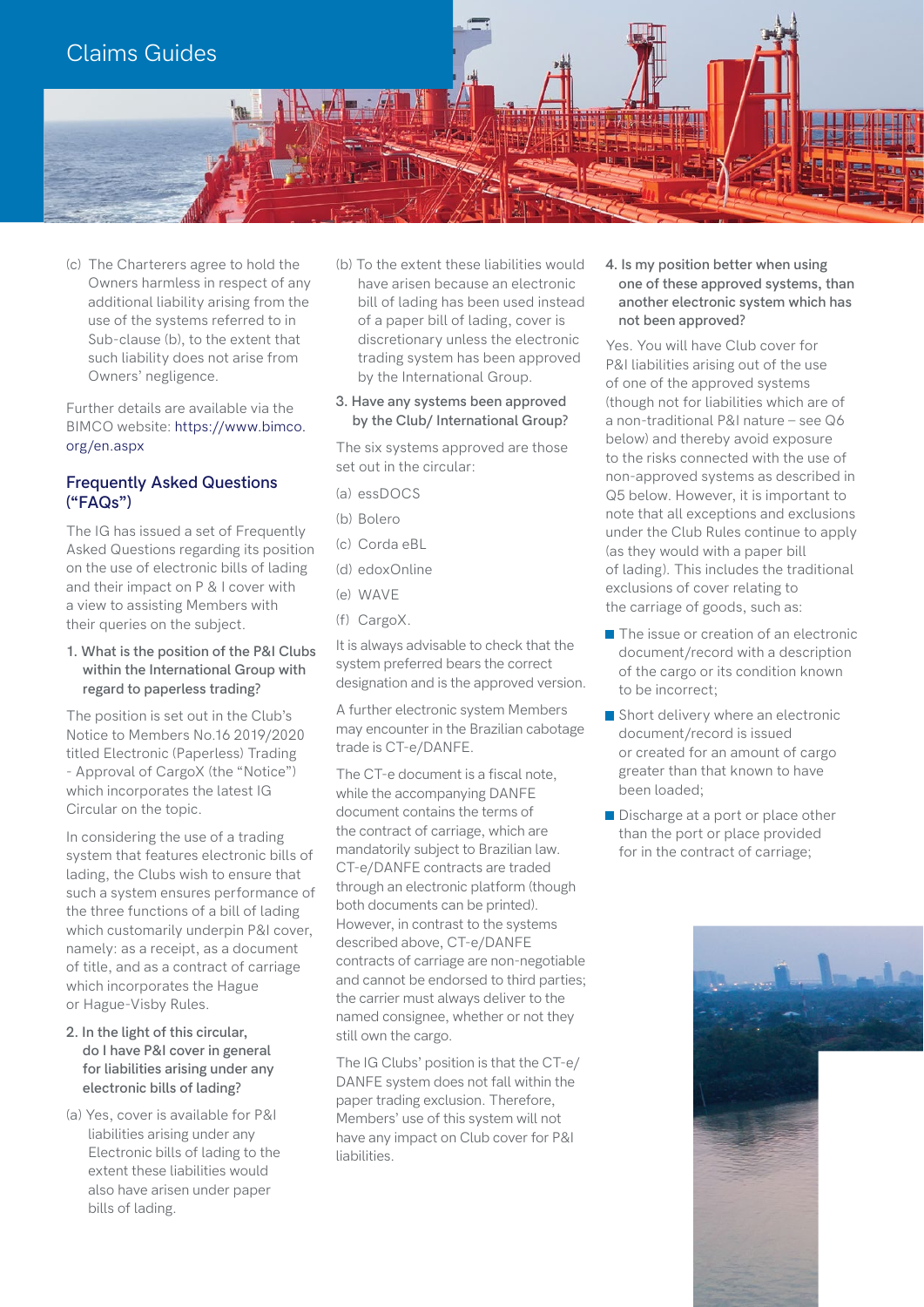# Claims Guides



- $\blacksquare$  The issue or creation of an ante or post-dated electronic document/ record; and
- Delivery of the cargo without production of the negotiable electronic document/ record.

#### **5. What might the risks be if I use an unapproved electronic system?**

The risk is the one set out in the answer to question 1 above i.e. that the electronic system is not recognised as performing all the functions that a paper bill of lading would have performed. One example could be that an unapproved system is found, when challenged legally, not to transfer rights in goods in the manner that the creators of the system intended. This may give rise to a dispute about ownership and mis-delivery of the cargo. Another example could be if the Hague or Hague-Visby Rules have not been effectively incorporated in to the electronic bill of lading. If it is found that in each case the liability has arisen because of the use of the electronic system, then that will not be covered with in normal P&I cover. It may be covered at the discretion of Club Boards.

**6. Are there any other liabilities I could incur in using electronic bills of lading?** 

Members should be aware that participation in an electronic trading system may require entering into a contract with the system operator (essDOCS, Bolero, Corda eBL, edoxOnline, WAVE or CargoX or a nonapproved system provider), which contract can include obligations to maintain minimum IT standards to access and use the electronic system and to use the electronic system only as permitted by the user agreements. The user agreements usually also contain undertakings of confidentiality. If broken these obligations could give rise to contractual liabilities under the user agreement to other users and the operator of the electronic bill of lading system. These liabilities are no different to those contained in, for instance, software agreement or other IT application agreements and would fall outside P&I cover.

**7. Is there an insurance which can cover me for these obligations?** 

These are non-marine risks, and may be covered by your own business insurances. This is something which you can check with your non-marine business insurance broker. These are not in the nature of P&I risks. In insurance terms, they may be described as "cyber-risks" or business risks.

**8. If I am considering using one of the six approved systems and I wish to look into the Bolero Rule Book, essDOCS User Agreement, Corda eBL User Agreement, Global Share S.A. e-BL Terms and Conditions, WAVE Application and Network Bylaws or CargoX Ltd Special Terms and Conditions, how can I obtain a copy?**

The party inviting you to use this system should provide this for you, or put you in touch with Bolero, essDOCS, Corda eBL, Global Share S.A, WAVE or CargoX.